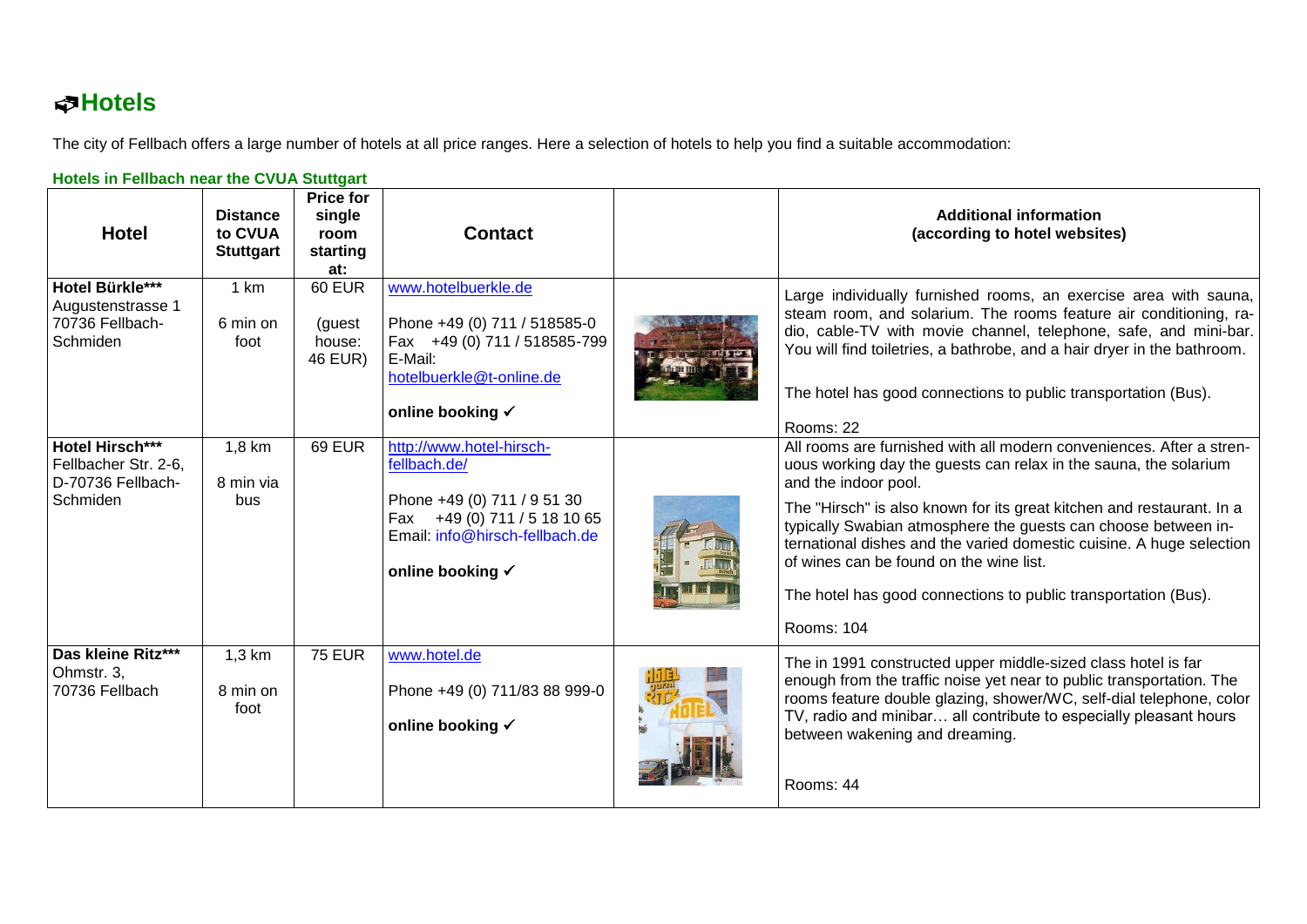| City Hotel***<br>Bruckstr. 3,<br>70736 Fellbach                               | 1,4 km<br>10 min on<br>foot | <b>65 EUR</b><br>(Single-room<br>SMALL (9m <sup>2</sup> ):<br>55 EUR) | www.city-hotel-fellbach.de<br>Phone +49 (0) 711 / 957986 0<br>Fax +49 (0) 711 / 957986 55<br>Email:<br>info@city-hotel-fellbach.de<br>online booking √ | The hotel garni is situated in the heart of Fellbach, near the con-<br>gress hall "Schwabenlandhalle" and the direct tram to the center of<br>Stuttgart - both within walking distance (approximately 4 minutes).<br>With the suburban train about 10 walking minutes away (you can<br>also take the bus which leaves right outside of the hotel), we are<br>connected to the main railway station of Stuttgart and the airport.<br>The modern rooms have shower/WC, telephone, satellite TV (incl.<br>CNN) and modem connection (analog or ISDN). A rich breakfast<br>buffet awaits you in the morning.<br>Rooms: 16 |
|-------------------------------------------------------------------------------|-----------------------------|-----------------------------------------------------------------------|--------------------------------------------------------------------------------------------------------------------------------------------------------|-----------------------------------------------------------------------------------------------------------------------------------------------------------------------------------------------------------------------------------------------------------------------------------------------------------------------------------------------------------------------------------------------------------------------------------------------------------------------------------------------------------------------------------------------------------------------------------------------------------------------|
| <b>Classic Congress</b><br>Hotel****<br>Tainer Strasse 7-9,<br>70734 Fellbach | 2 km<br>15 min on<br>foot   | <b>105 EUR</b>                                                        | www.cch-bw.de<br>Phone +49 (0) 711 / 58590<br>Fax +49 (0) 711 / 5859304<br>Email: info@cch-bw.de<br>online booking √                                   | The Classic Congress hotel is located very quietly at the domestic<br>city park. You live in comfortable rooms, which have show-<br>er/bath/WC, wireless telephones, mini bar, radio and TV. Especially<br>the guests appreciate the vicinity of the quiet city park that invites<br>you to sleep with open window.<br>The restaurant "Eduard M." with an outside terrace and the restau-<br>rant "Justinus K." offer regional specialties or international kitchen.<br>Rooms: 149                                                                                                                                    |
| <b>Hotel Eintracht</b>                                                        | 300 m<br>4 min on<br>foot   | <b>45 EUR</b>                                                         | http://www.hotel-eintracht.info<br>Phone +49 (0) 711 / 504 280 42<br>Fax +49 (0) 711 / 504 280 43<br>Email: mail@hotel-eintracht.info                  | The hotel is located next to the Fellbach train station.<br>All the rooms are equipped with shower/WC, TV and wireless LAN.<br>The restaurant offers regional specialties.<br>Rooms: 20                                                                                                                                                                                                                                                                                                                                                                                                                               |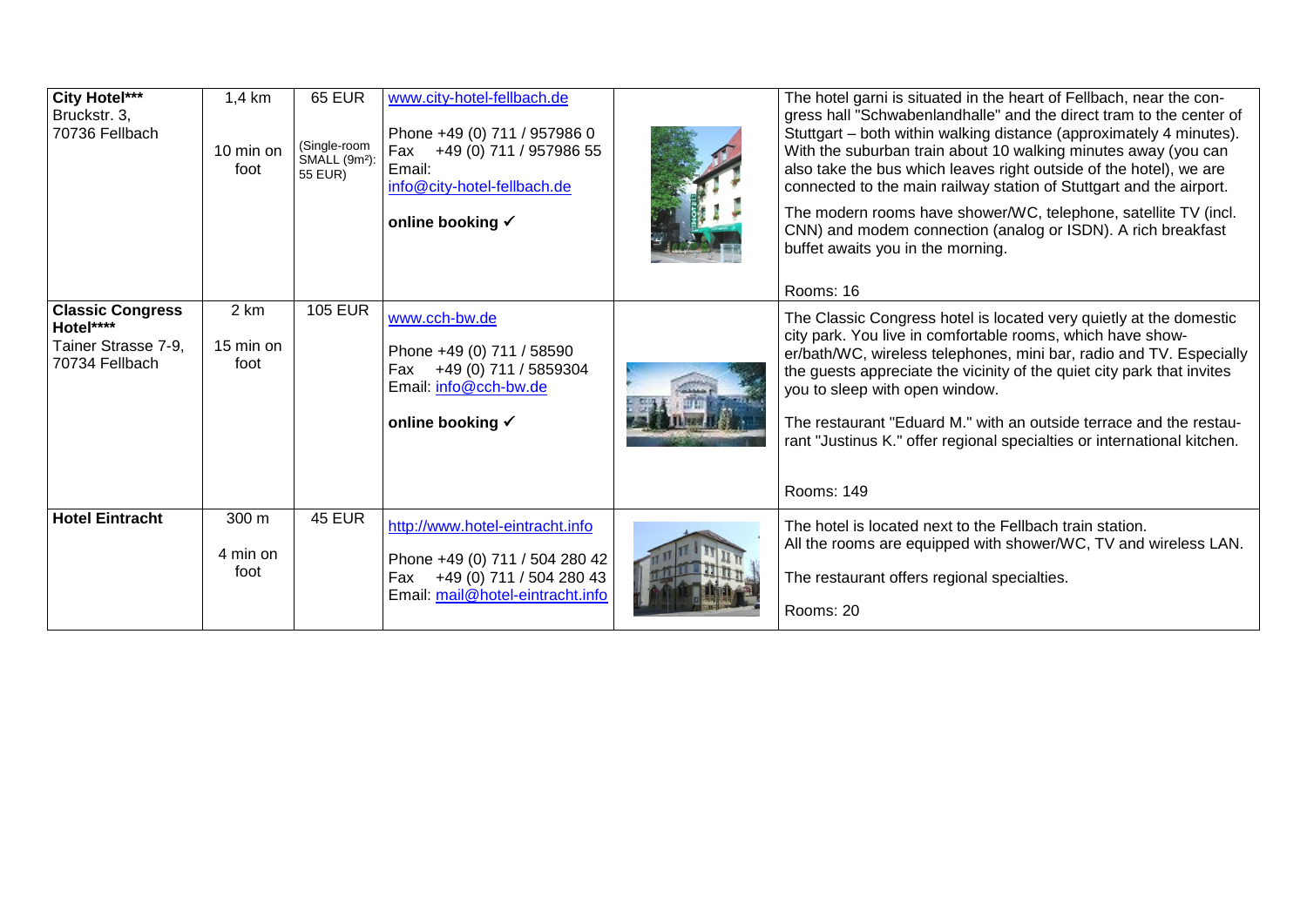If you wish to stay in Stuttgart, here a selection of hotels in the center of the city with good access to public transportation:

| <b>Hotels in the center of Stuttgart</b> |  |
|------------------------------------------|--|
|------------------------------------------|--|

| <b>Hotel</b>                                                                          | <b>Distance</b><br>to $\mathbf{B}^-$<br>main<br>station<br>of<br><b>Stuttgart</b> | <b>Price</b><br>for<br>single<br>room<br>starting<br>at: | <b>Contact</b>                                                                                                                                                                                            | Information about the hotel (according to hotel websites)                                                                                                                                                                                                                                                                                                                                                                                                                                                                                                                                                                                                                                                                                                                    |
|---------------------------------------------------------------------------------------|-----------------------------------------------------------------------------------|----------------------------------------------------------|-----------------------------------------------------------------------------------------------------------------------------------------------------------------------------------------------------------|------------------------------------------------------------------------------------------------------------------------------------------------------------------------------------------------------------------------------------------------------------------------------------------------------------------------------------------------------------------------------------------------------------------------------------------------------------------------------------------------------------------------------------------------------------------------------------------------------------------------------------------------------------------------------------------------------------------------------------------------------------------------------|
| InterCity Hotel***<br>Arnulf-Klett-Platz 2<br>70173 Stuttgart                         | 0 <sub>m</sub>                                                                    | $~179$ EUR<br>("Best<br>Available<br>Rate")              | http://www.intercityhotel.com/a<br>W/<br>InterCityHotel_Stuttgart/<br>~ciht/?source=IC<br>+49 711 2250-0<br>Phone<br>Fax<br>+49 711 2250-499<br>Email:<br>stuttgart@intercityhotel.de<br>online booking √ | In the city centre directly at the main ICE station lies the InterCity<br>Hotel Stuttgart. From here you quickly reach the shopping precinct<br>"Königstrasse" and the city's sights. And with the free local public<br>transport ticket you can travel comfortably to the Gottlieb-Daimler<br>Stadium, the Porsche Arena, the Cannstatter Wasen and the Exhibi-<br>tion Grounds.<br><b>Hotel Facilities:</b><br>Laundry service, Free newspapers, Business corner, W-LAN<br>throughout the building, Ticket service, Public garage,<br>Use of local public transport within Stuttgart free of charge,<br>Room ID entitles you for access to the DB Lounge at the main sta-<br>tion<br>Rooms: 109                                                                            |
| <b>Steigenberger Graf</b><br>Zeppelin*****<br>Arnulf-Klett-Platz 7<br>70173 Stuttgart | 130 m                                                                             | <b>145 EUR</b><br>("Best<br>Available<br>Rate")          | www.stuttgart.steigenberger.de<br>Phone +49 (0) 711 / 2048-0<br>Fax +49 (0) 711 / 2048-542<br>Email:<br>stuttgart@steigenberger.de<br>online booking √                                                    | The "Steigenberger Graf Zeppelin" is a hotel steeped in tradition -<br>and remains young at heart! Located in the "Zeppelin-Carrés" build-<br>ing in the heart of the Swabian metropolis of Stuttgart, its atmos-<br>phere, exceptional comfort, excellent service and exquisite cuisine<br>will please even the most discerning of guests. A first-class hotel for<br>short breaks, meetings, celebrations and - last but not least - for<br>relaxation in our in-house "SHISEIDO Day Spa". The rooms are<br>furnished and decorated in styles ranging from classic, to elegant<br>and avant-garde, and are either elegantly comfortable or have a<br>surprisingly stylish designer ambience with exercise equipment, wall<br>bars and multi-sensory showers.<br>Rooms: 189 |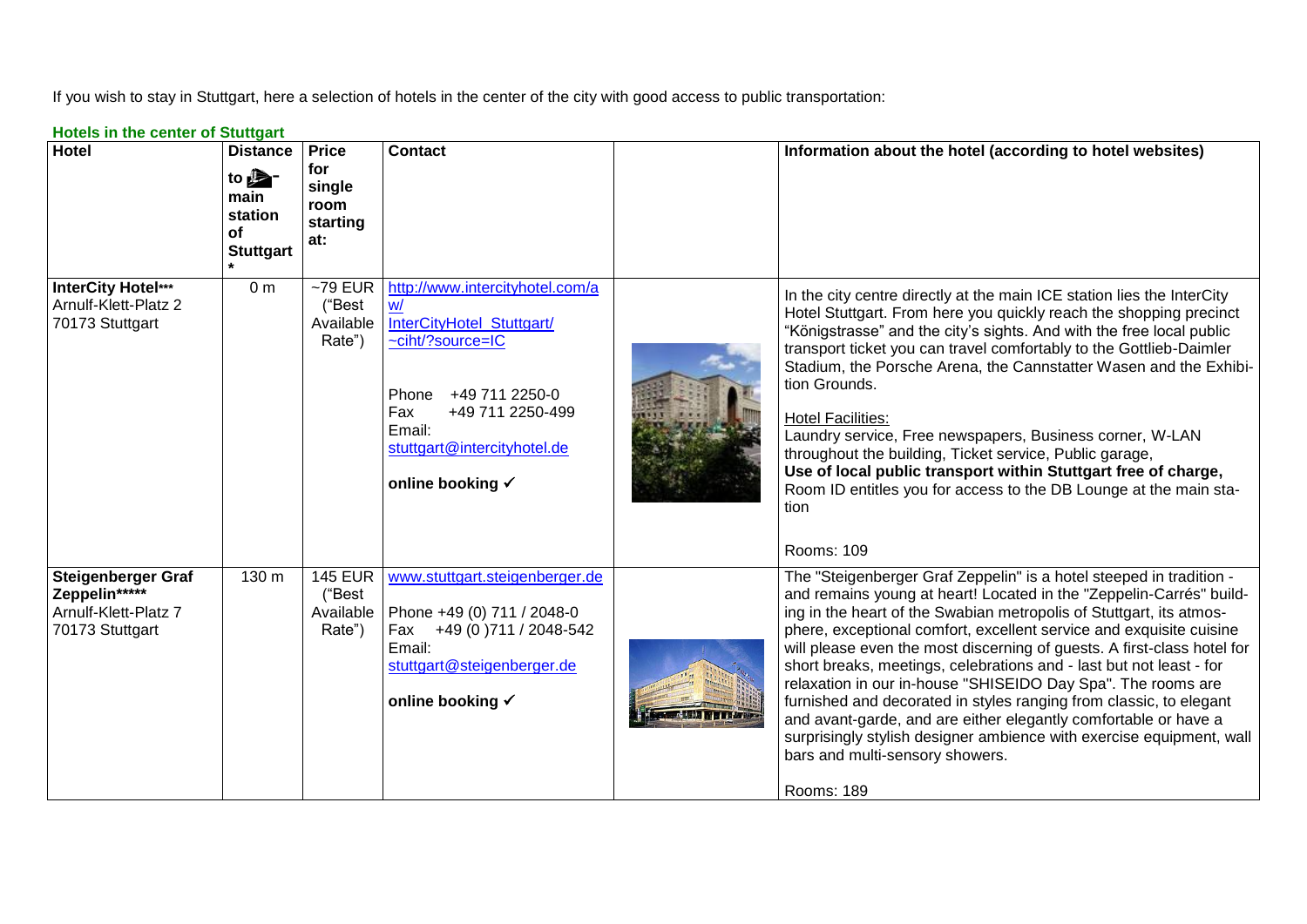| Hotel am Schlossgar-<br>ten*****<br>Schillerstraße 23<br>70173 Stuttgart | 140 m            | <b>222 EUR</b> | www.hotelschlossgarten.com<br>Phone +49 (0) 7 11 / 20 26 - 0<br>Fax +49 (0) 7 11 / 20 26 -<br>888<br>Email:<br>anfrage@hotelschlossgarten.com<br>online booking √                                                  | This international 5-star hotel is situated in the park landscape of the<br>castle gardens in immediate proximity to the Königstraße shopping<br>zone as well as many cultural institutions such as the city theatre,<br>the famous ballet and opera house, the city gallery, and the new as<br>well as the old castle and is listed as one of the 'Leading Hotels of<br>the World'. The hotel is only a few minutes away on foot from the<br>central train station.<br>All of the rooms and suites have the individual character of a private<br>residence and provide the high technical standards you would ex-<br>pect of a modern luxury hotel. Warm colours, attention to details and<br>a contemporary standard mark the rooms and suites of the hotel -<br>each with 3 telephones, fax, WLAN, cable TV, minibar, safe, cos-<br>metic mirror and hair dryer. Many of the rooms provide a remarkable<br>panorama of the historical castle garden.<br>Rooms: 116 |
|--------------------------------------------------------------------------|------------------|----------------|--------------------------------------------------------------------------------------------------------------------------------------------------------------------------------------------------------------------|-----------------------------------------------------------------------------------------------------------------------------------------------------------------------------------------------------------------------------------------------------------------------------------------------------------------------------------------------------------------------------------------------------------------------------------------------------------------------------------------------------------------------------------------------------------------------------------------------------------------------------------------------------------------------------------------------------------------------------------------------------------------------------------------------------------------------------------------------------------------------------------------------------------------------------------------------------------------------|
| <b>Rieker Hotel</b><br>SELECT***<br>Friedrichstraße 3<br>70174 Stuttgart | 220 m            | <b>85 EUR</b>  | www.hotel-rieker.de<br>Phone +49 (0) 711 / 221311<br>Fax +49 (0) 711 / 293894<br>Email: info@hotel-rieker.de<br>online booking √                                                                                   | The hotel in the center of the city, offers you a convenient and relax-<br>ing stay in Stuttgart. Modern rooms, designated smoker rooms are<br>available on request. All with bath or shower, WC, magnifying mir-<br>ror, blow dryer, minibar, cable TV, radio, sound proof window.<br>Rooms: 65                                                                                                                                                                                                                                                                                                                                                                                                                                                                                                                                                                                                                                                                      |
| Hotel Unger****<br>Kronenstraße 17<br>70173 Stuttgart                    | 270 m            | <b>125 EUR</b> | www.hotel-unger.de<br>Phone +49 (0) 711 / 2099-0<br>+49 (0) 711 / 2099-100<br>Fax<br>Email: info@hotel-unger.de<br>online booking √                                                                                | The rooms are equipped with bath, WC, blow dryer, magnifying<br>mirror, mini-bar, ISDN-telephone, TV and internet access. The<br>breakfast buffet is included in the room rate.                                                                                                                                                                                                                                                                                                                                                                                                                                                                                                                                                                                                                                                                                                                                                                                       |
| <b>Motel One</b><br>Lautenschlagerstr. 14<br>70173 Stuttgart             | 110 <sub>m</sub> | <b>69 EUR</b>  | http://www.motel-<br>one.com/de/hotels/stuttgart/hotel-<br>stuttgart-hauptbahnhof<br>Phone +49/711/30 02 09-0<br>Fax +49/711/30 02 09-10<br>Email:<br>stuttgart-hauptbahnhof@motel-<br>one.com<br>online booking √ | The rooms provide contemporary ambiance with double bed, mobile<br>workstation, armchair, air-conditioning and flat screen television.<br>Sink fittings of the designer brand Dornbracht as well as a<br>Raindance shower from Hansgrohe complement the fully fitted bath-<br>rooms, which are designed in white hues and dark granite. The<br>"One Lounge" completes the look in the public areas. It is a lobby,<br>breakfast lounge and bar in one, provides free WLAN access and is<br>open around the clock for guests.<br>Rooms: 231                                                                                                                                                                                                                                                                                                                                                                                                                            |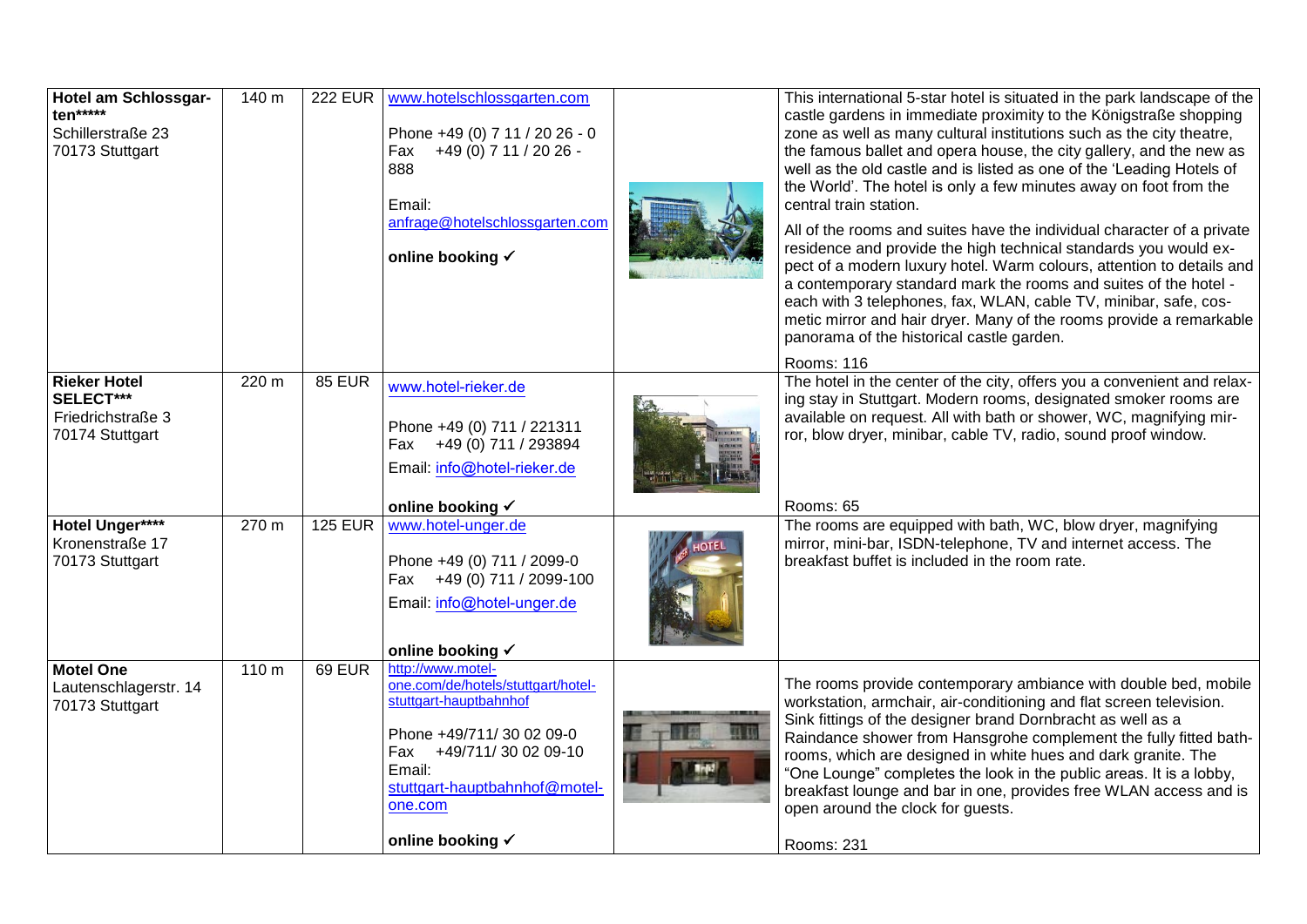| Hotel Pflieger***<br>Kriegerstrasse 11<br>70191 Stuttgart                          | 200 m                                                                                                  | <b>79 EUR</b><br>$(38$ EUR) | www.hotel-pflieger.de<br>Phone +49 (0) 711 / 22 18 78<br>Fax +49 (0) 711 / 29 34 89<br>Email: post@hotel-pflieger.de                                    | Single room (= Einzelzimmer) with shower (= Dusche) and WC: 79<br>EUR. Also rooms without shower or without shower/WC available<br>for 38 EUR. The breakfast buffet is included in the room rate. Park-<br>ing space available.                                                                                                                                                                                                                                                                         |
|------------------------------------------------------------------------------------|--------------------------------------------------------------------------------------------------------|-----------------------------|---------------------------------------------------------------------------------------------------------------------------------------------------------|---------------------------------------------------------------------------------------------------------------------------------------------------------------------------------------------------------------------------------------------------------------------------------------------------------------------------------------------------------------------------------------------------------------------------------------------------------------------------------------------------------|
|                                                                                    |                                                                                                        |                             | online booking √                                                                                                                                        | Rooms: 28 ***-star rooms                                                                                                                                                                                                                                                                                                                                                                                                                                                                                |
| <b>Kronen Hotel Stutt-</b><br>gart City<br>Kronenstrasse 48<br>70174 Stuttgart     | 540 m                                                                                                  | <b>108 EUR</b>              | www.kronenhotel-stuttgart.de<br>Phone +49 (0) 711 / 2251-0<br>Fax +49 (0) 711 / 2251-404<br>info@kronenhotel-stuttgart.de<br>online booking √           | All the rooms are equipped with bath/WC or shower/WC, hairdryer,<br>phone with analogue modem socket, basic cable TV, radio and min-<br>ibar. Wireless LAN is available in the lobby. Some of the non-<br>smoking double rooms in comfort category have jacuzzi-tubs and<br>some rooms are air conditioned.<br>You may relax in the Sauna/Steambath during evening hours and<br>relax on the garden terrace during the summer month.<br>Underground-Parking available (EUR 9.50 per night)<br>Rooms: 80 |
| Hotel am Feuersee***<br>Johannesstr.2<br>70176 Stuttgart                           | via tram two<br>stations to<br><b>A</b> -main<br>station                                               | <b>75 EUR</b>               | www.hotel-am-feuersee.de<br>Phone +49 (0) 711 / 619 54 - 0<br>Fax +49 (0) 711 / 619 54 - 160<br>Email:<br>info@hotel-am-feuersee.de<br>online booking √ | The *** "Hotel am Feuersee" is located near a small lake in the<br>heart of Stuttgart. The recently renovated rooms all feature a show-<br>er, WC, TV, internet access and telephone. Breakfast buffet includ-<br>ed in room rates.<br>Rooms: 38                                                                                                                                                                                                                                                        |
| <b>REGA Hotel***</b><br>Ludwigstraße 18-20,<br>70176 Stuttgart                     | via tram two<br>stations to<br><b>A</b> -main<br>station (3<br>min on foot<br>to next tram<br>station) | <b>80 EUR</b>               | www.rega-hotel.de<br>Phone +49 (0) 711 / 61934-0<br>Fax +49 (0) 711 / 61934-77<br>Email: info@rega-hotel.de<br>online booking √                         | Rooms with wireless-LAN, with SAT-TV, Pay TV, radio alarm clock,<br>telephone, minibar. Some of the rooms have a balcony or winter<br>garden. Spacious bathrooms with bath tub or shower/ WC, hair-<br>dryer, make-up mirror, shampoo, shower gel, soap, shower caps<br>and paper tissues. Smoking and non-smoking rooms available.<br>Rooms: 60                                                                                                                                                        |
| <b>Hotel Central Clas-</b><br>$sic***$<br>Hasenbergstrasse 49 A<br>70176 Stuttgart | via tram<br>two stations<br>to <b>A</b> -main<br>station (3<br>min on foot<br>to next tram<br>station) | <b>73 EUR</b>               | www.central-classic.de<br>Phone +49 (0) 711 / 6 15 50 50<br>Fax +49 (0) 711 / 6 15 50 53 0<br>Email: cc@bbv-hotels.de<br>online booking √               | The midclass hotel offers its guests a quiet, yet central location in<br>the city of Stuttgart. All rooms are bright, friendly and comfortable<br>furnished. They include bathroom/toilet, free cable-TV, minibar and<br>telephone / fax connectivity as well as a high speed internet access.<br>Free parking facilities are available.<br>Rooms: 33                                                                                                                                                   |

\* from the  $\blacktriangleright$ -main station of Stuttgart it takes about 14 min to the CVUA Stuttgart via tram